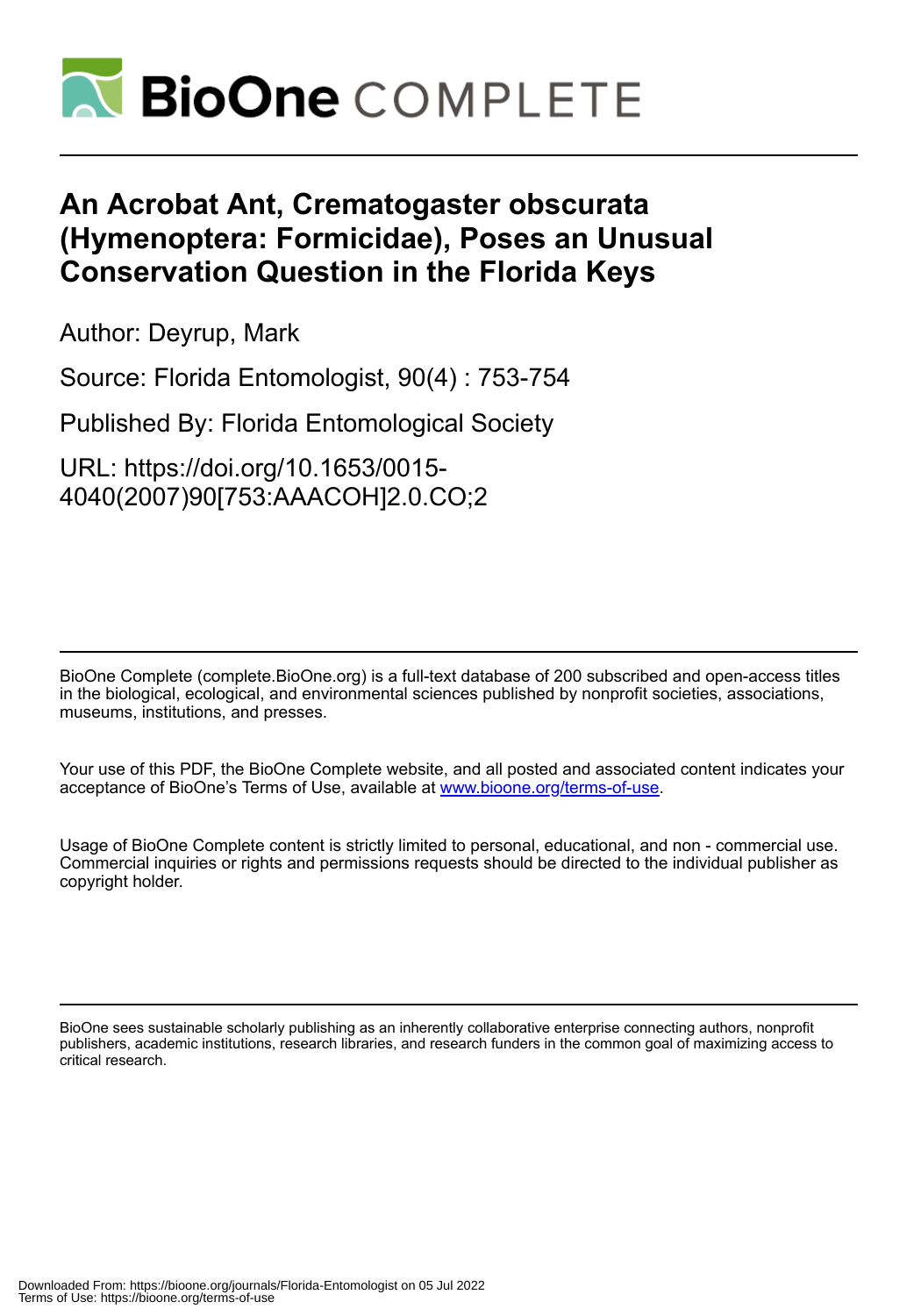## AN ACROBAT ANT, *CREMATOGASTER OBSCURATA* (HYMENOPTERA: FORMICIDAE), POSES AN UNUSUAL CONSERVATION QUESTION IN THE FLORIDA KEYS

MARK DEYRUP

Archbold Biological Station, P.O. Box 2057, Lake Placid, FL 33862 e-mail: mdeyrup@archbold-station.org

The acrobat ant *Crematogaster obscurata* Emery was first discovered in the U.S. in 1995 and reported in 2000 (Deyrup et al. 2000) under the name of *C. agnita* Wheeler, now a synonym of *C. obscurata* (Longino 2003). This species may be distinguished from other Florida *Crematogaster* by its flattened, semierect hairs and by its granulate microsculpture on the sides of the head, mesopleura and propodeum (Fig. 1). In the field it may be recognized by its small size: workers are about 2.3 mm in length, about two thirds the length of other local species of arboreal *Crematogaster*. In Central America, *C. obscurata* is known from dry forest habitats and beach margins (Longino 2003). Florida colonies were found in a tropical hardwood hammock and nearby coastal mangroves. Nests occurred in dead portions of living trees: hollow twigs and branches, and insect galleries in larger dead branches. One nest was in the stub of a dead branch of *Piscidia piscipula* (L.) Sargent, the others in *Rhizophora mangle* L. Two in the red mangroves were in isolated trees in the intertidal zone, so foraging may be confined to a single tree. Nests had numerous queens that had shed their wings, so it is possible that colonies may spread by fission.

Outside of Florida, *C. obscurata* is known from Mexico, Guatemala, Belize, Costa Rica, and Venezuela (Longino 2003). In Florida, *C. obscurata* is known from the Atlantic side of the southwest end of Summerland Key, Monroe County. I consider this species an exotic in Florida because it is apparently absent from the West Indies, and it is highly unlikely that a species with the dispersal ability to colonize Florida from Central America



Fig. 1. *Crematogaster obscurata* Emery, worker from Florida population; actual length of ant 2.3 mm.

would fail to colonize islands in the West Indies. It is also unlikely that a species that had spread around the Gulf of Mexico during a warm climatic period would now be so highly restricted in distribution. This species might have been imported recently, or it might have come long ago, perhaps in the 1800s, during the campaign to bring useful and ornamental Neotropical plants to tropical Florida from Mexico and Central America (Deyrup et al. 2000). There are over 50 species of exotic ants in Florida, including several species that are seldom encountered (Deyrup et al. 2000).

The Florida distribution of *C. obscurata* is probably genuinely limited. The 1995 collection was made by 3 experienced "ant hunters," Stefan Cover, Bert Hölldobler, and myself; we did not find additional colonies in surrounding trees or elsewhere in the Keys. The tree containing the colony and the surrounding hammock were later swept away by hurricanes. The 2006 collection from nearby mangroves was also made by experienced myrmecologists, Lloyd Davis, Corrie Moreaux, and myself; we were unable to find additional colonies nearby or elsewhere. Prior to 1995, a variety of other surveys of ants of the Florida Keys (summarized in Deyrup et al. 1988) did not produce *C. obscurata*.

*Crematogaster obscurata* presents an interesting dilemma in conservation ecology. It is known from a single site, from which it could probably be eradicated with poison baits placed on trees where colonies occur. This could be done relatively easily, inexpensively, and without ecological damage to surrounding areas. It is not known to be a pest species, and does not seem to have dispersed in an invasive way in the 11 years since it was discovered. Nevertheless, it is always possible that *obscurata* could displace native mangrove ants, foster sap-sucking insects, or attack native tropical insects. Moreover, it could be an ecological time bomb, persisting for a period in a restricted area until it achieves a critical population mass, or evolves a critical adaptation that promotes invasive spread. Prudence suggests an effort to eradicate *C. obscurata*, even though it seems an innocuous ant that adds an interesting species to the ant fauna of Florida. Prior to such an attempt, there should be a more thorough investigation of the taxonomy of Florida *C. obscurata*. It would be unfortunate and embarrassing if this population was exterminated, then found to have represented a rare endemic. There should also be a